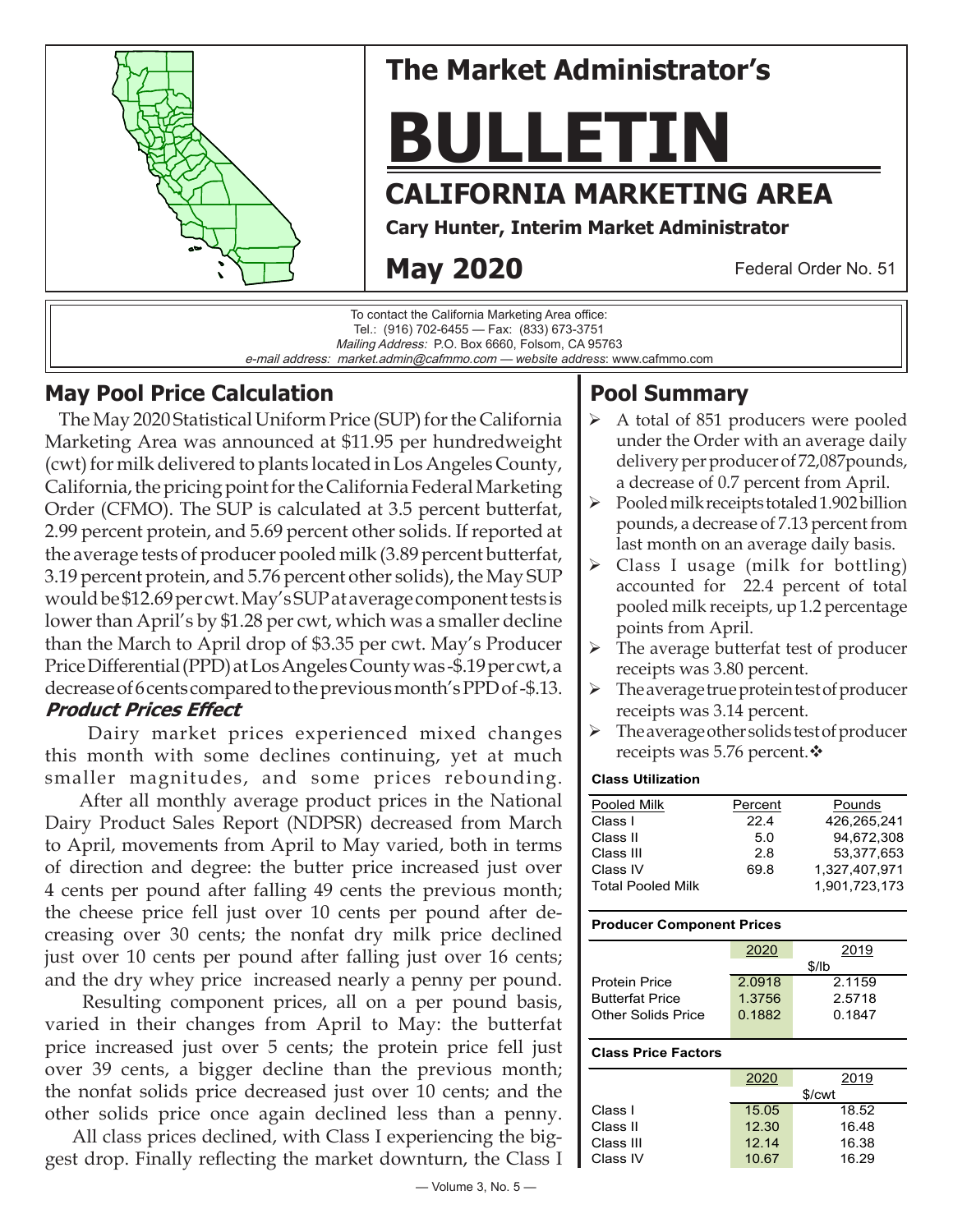price decreased \$3.69 per cwt, the biggest Class I price change in CFMO history. While Class II, III, and IV prices continued to decline from April to May, the decreases were much smaller than from March to April; \$1.57 per cwt for Class II; 93 cents per cwt for Class III; and 73 cents per cwt for Class IV.

 As a result of these price dynamics, May's SUP decreased from April's by 99 cents per cwt, which is less than a third of the decline from March to April. May's PPD declined as well, by 6 cents per cwt, as the spread narrowed between Class I (the highest priced class) and Class III. $\dot{\mathbf{v}}$ 

**Milk Production Trends: California and the U.S.**

 The California and U.S. dairy industries have been faced with a large surplus of milk as a result of the coronavirus and the associated closures of food service and institutional demand channels that coincided with this year's spring production flush. This surplus led to some dumping of milk in the California Federal Marketing Order (CFMO), followed by the California dairy industry's aggressive supply-side adjustments to better align output with market demand. The accompanying figure shows milk per cow and herd size in California and the remaining leading dairy state total\*, as reported by the USDA National Agricultural Statistics Service (NASS) in its monthly *Milk Production Report*, indexed to April 2018. Indexing milk per cow and milk production to April 2018 highlights the rate of change for each data from April 2018, allowing for better com-

parison of the data on a compact scale. The figure illustrates the volatility and seasonality of milk production in California, a decline in the state dairy herd size, and the impacts of efforts to curb production between March and April 2020.

 During this period, California tends to experience higher peaks and lower troughs in milk production per cow than the other leading dairy states. California's milk production per cow plummets in the early



summer as temperatures in the state exceed that of other leading dairy states like Wisconsin and New York. California also sees a higher peak of milk per cow earlier in the spring brought on by an ear-

lier exit from winter compared to the other leading dairy states. California also shows a consistently, though modestly, decreasing herd size since April 2019. This contrasts with the remaining top dairy states, which show moderate gains from June 2019 to March 2020 before decreasing slightly in April 2020. Significantly, the figure depicts the decline in California's milk per cow from March 2020 to April 2020 was sharper than that of the other leading dairy states, suggesting that California producer's efforts to reduce output through altered production practices and implementation of production penalties had a more pronounced impact than those in the rest of the nation during this period. $\dot{\mathbf{v}}$ 

\*Leading Dairy States include the 23 states published in Milk Production for April 2018. California's data has been removed for the purposes of this analysis.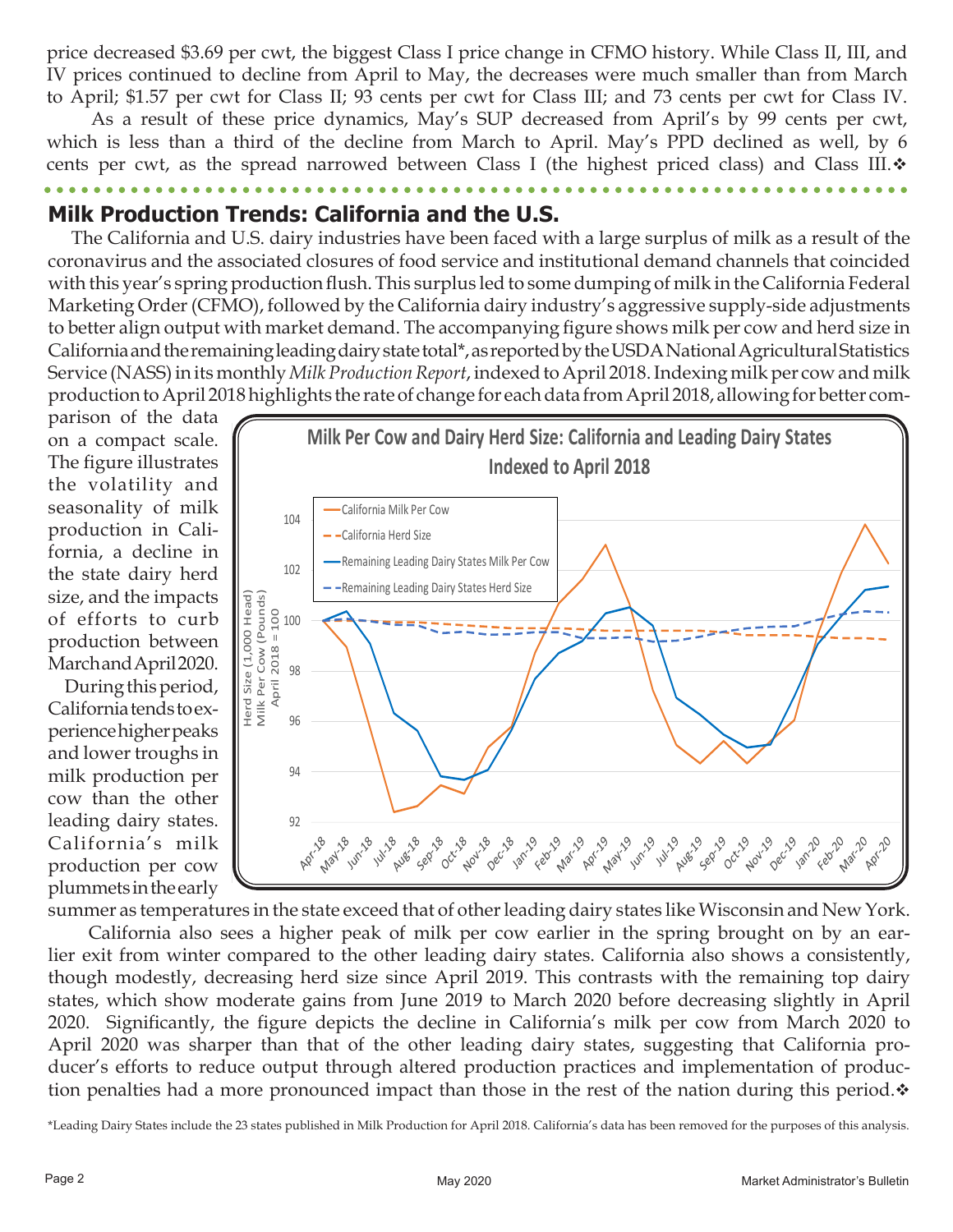### **The Dairy Market's Wild Ride**

 Dairy markets are experiencing one of the quickest rebounds in Federal Milk Marketing Order (FMMO) history. Weekly commodity prices provide a better indication than the monthly average prices for how quickly or slowly the marketplace is changing. As the accompanying chart illustrates, National Dairy Product Sales Report (NDPSR) weekly dairy prices are moving at a rapid pace. Within the last two months, the NDPSR butter and cheese prices have hit both their four-year lowest and highest week-toweek percent changes. The butter price dropped over 23 percent from April 4th to 11th and, just over a month later, rose nearly 11 percent, from May 9th to 16th. The cheese price dropped roughly 14 percent from April 11th to 18th and, just over a month later, increased nearly 19 percent from May 23rd to 30th. **Upcoming Milk Checks**

 What does this mean for upcoming milk checks? June's Class III price (driven by NDPSR cheese price gains) is expected to jump over \$7 per hundredweight (cwt), exceeding \$19 per cwt. Assuming market prices hold, Class III will be the highest of all class prices for June. The Class I price (announced in advance and calculated using NDPSR prices from the first two weeks of May) will not reflect the price spike that will be captured in the June class and component prices (Class II, III, and IV). Class I, therefore, will likely end up as the lowest class price for the month.

 Given the current high Class III price, handlers will likely continue to not pool their Class III utilization and may trim their Class II as well. Handlers with Class I utilization, which is always required to be pooled on the Order, will be in the rare position of receiving a payment from the producer settlement fund. As was the case last fall when large negative PPDs were generated, the collective value of producer milk components will exceed the classified value of the pool, resulting in a negative PPD since money out of the Federal Order pool (producer component values plus the PPD) must equal money in (the pool's classified value). For details on the PPD calculation, refer to the computation on page 4. **Going Forward**

June's unusual alignment of class prices and handlers' economic pooling decisions will result in a record low PPD, expected to exceed negative \$6 per cwt. Along with June's large negative PPD, the SUP is projected to jump over \$3 per cwt from May's all-time low.

 After June, the next several months will likely see negative PPDs, but at much smaller magnitudes, with high NDPSR prices becoming fully reflected in all class and component prices. As discussed in the previous *Bulletin*, Chicago Mercantile Exchange (CME) futures can be used to forecast future FMMO prices. SUP estimates for the remainder of the year average \$16.66 per cwt when substituting CME Class III and Class IV futures values as of June 11th for actual FMMO prices. Despite a mid-year wild ride in prices, the annual average SUP is now expected to be only marginally lower than last year's average. $\cdot$